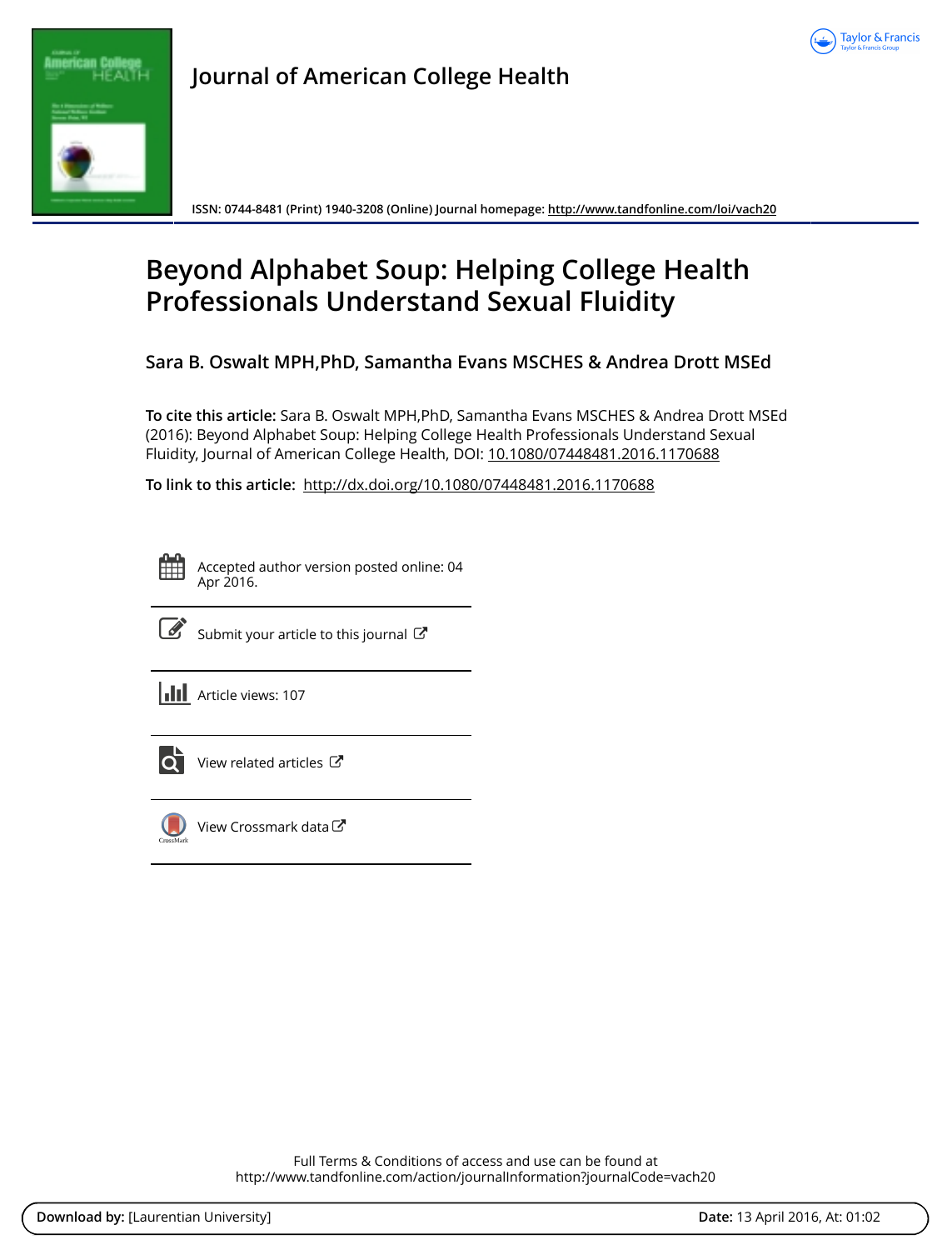Beyond Alphabet Soup: Helping College Health Professionals Understand Sexual Fluidity Sara B. Oswalt, MPH, PhD,  $^{1,4}$  Samantha Evans, MS, CHES,  $^2$  and Andrea Drott, MSEd<sup>3</sup>

<sup>1</sup>Department of Kinesiology, Health and Nutrition, University of Texas at San Antonio, San Antonio, TX

<sup>2</sup>GatorWell Health Promotion Services, University of Florida, Gainesville FL,

<sup>3</sup>Wellness Promotion, Northern Illinois University, DeKalb, IL

<sup>4</sup>To whom correspondence should be addressed at Sara B. Oswalt, MPH, PhD, Department of Kinesiology, Health and Nutrition, One UTSA Circle, University of Texas at San Antonio, San Antonio, TX 78249. USA email: [sara.oswalt@utsa.edu](mailto:sara.oswalt@utsa.edu)

#### Abstract

Many college students today are no longer using the terms straight, gay, lesbian, bisexual or transgender to self-identify their sexual orientation or gender identity. This commentary explores research related to fluidity of sexual identities, emerging sexual identities used by college students, and how these identities interact with the health and wellbeing of the student. Additionally we discuss strategies to help college health professionals provide a sensitive environment and clinical experience for students whose sexual identity is fluid.

#### Keywords

sexual fluidity, bisexuality, sexual orientation, gender identity, sexual identity, college health

## <sup>1</sup> ACCEPTED MANUSCRIPT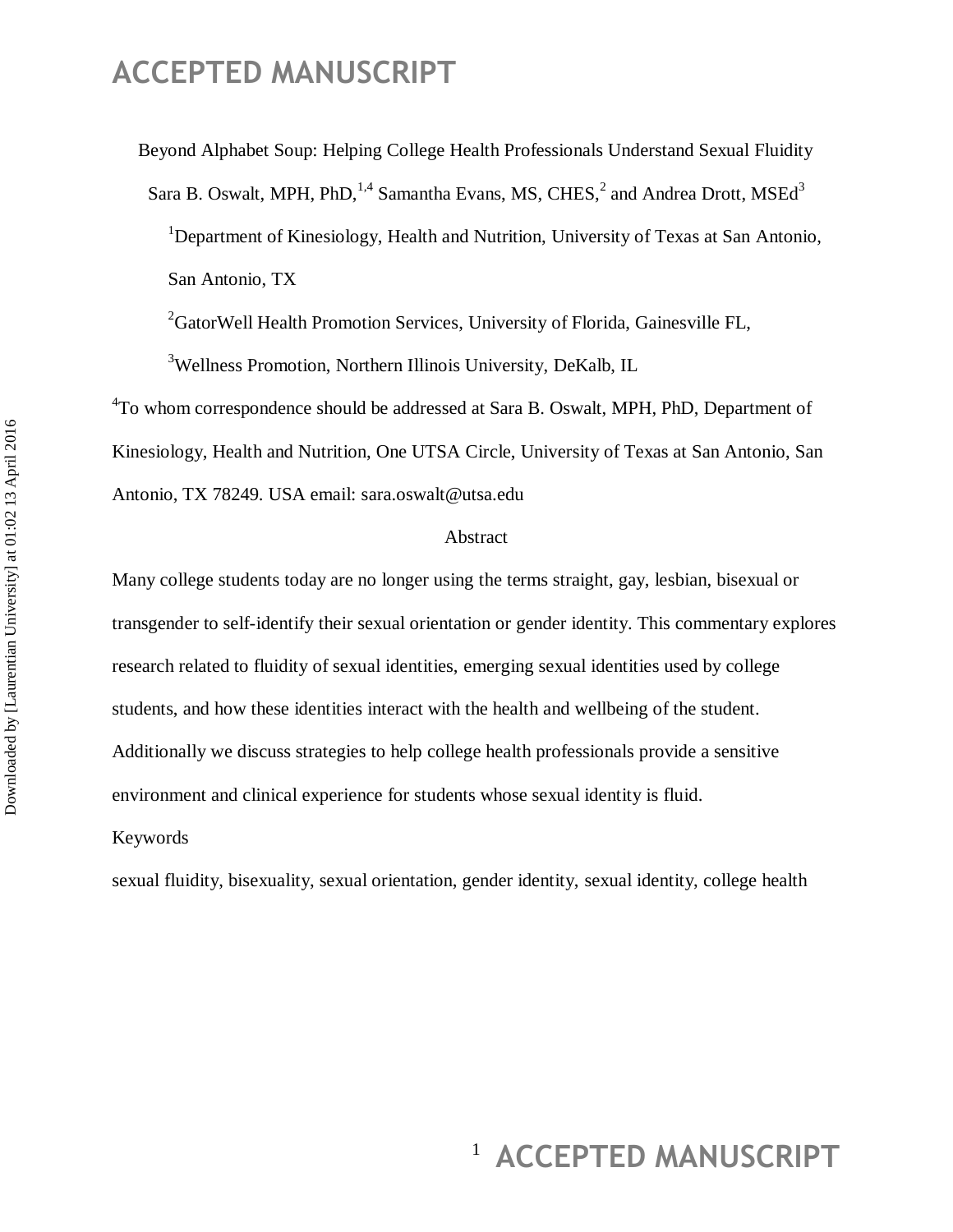Over the past several decades visibility and acceptance for lesbian, gay, bisexual, transgender and other sexual minorities have increased significantly.<sup>1</sup> As this visibility and acceptance has grown there has also been an increase in labels individuals use to identify themselves; many of these initials have been added to the LGBTQ (lesbian, gay, bisexual, transgender, queer) acronym; however, many other identities have not been included. This article will explore the research behind identity, identity labels becoming more prevalent in college student populations, and how college health professionals can support students that identify beyond LGB or T.

#### Fluidity in Sexual Orientation

Although heterosexual, gay, lesbian, and bisexual are the most well-known and frequently used sexual identities, earlier researchers realized that these categories were not adequate. The 1948 development of the Kinsey scale<sup>2</sup> categorized sexual behavior on a scale of 0 (exclusively heterosexual) to 6 (exclusively homosexual) based on Kinsey's national research with men and women. Later Fritz Klein<sup>3</sup> considered sexual orientation more complex than just behavior. The Klein Sexual Orientation Grid (KSOG) considers eight components of sexual orientation (sexual attraction, sexual behavior, sexual fantasies, emotional preference, social preference, lifestyle preference, sexual identity, political identity) on a scale of 1 (heterosexual only) to 7 (gay/lesbian only). The KSOG also includes time: past (up to 12 months ago), present (most recent 12 months) and ideal (what you would eventually like).

Although three categories are not sufficient, it is unclear how many possible identities exist. Weinrich and Klein<sup>4</sup> identified five different groups among women: heterosexual, three types of bisexual (bi-heterosexual, bi-bisexual, bi-lesbian), and lesbian. Other research<sup>5</sup> also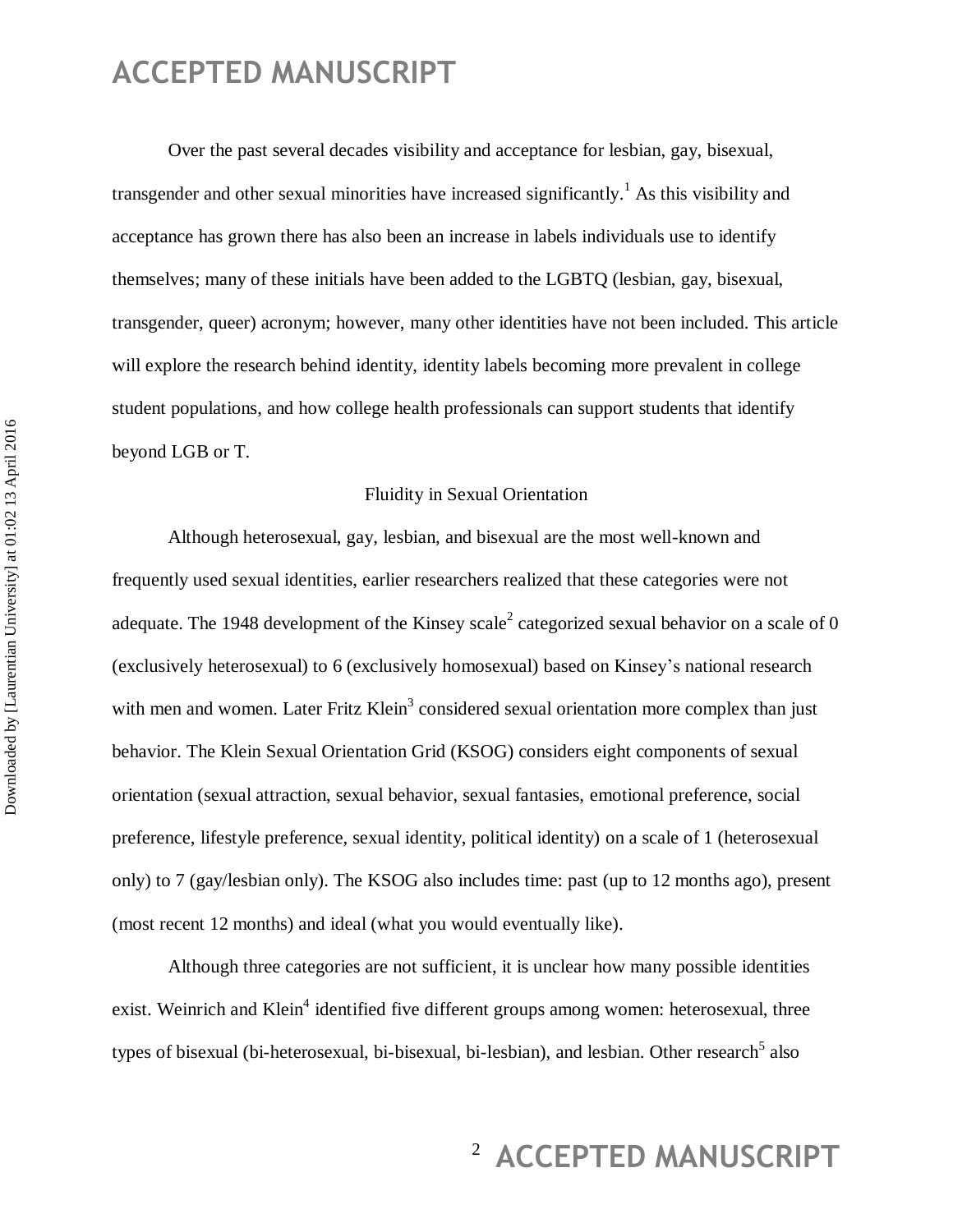supports five categories: heterosexual, mostly heterosexual, bisexual, mostly gay/lesbian and gay/lesbian, but Worthington and Reynolds identified 12 different orientations: three types of bisexual women, three types of bisexual men, two types of heterosexual women, two types of gay men, lesbians, and heterosexual men.<sup>6</sup>

The actual number of orientations is not as relevant as acknowledging that the three category system does not fit everyone. Thompson and Morgan<sup>7</sup> found differences in sexual fantasies, sexual attraction and sexual relationships between women who identified as "mostly straight/heterosexual" compared to those "exclusively straight/heterosexual" and bisexual. Likewise, when asked to describe their identity, many individuals do not use traditional categories or words<sup>8</sup> or they write in an "other" response<sup>9</sup> suggesting more categories or possible ways to identify. It is also difficult to determine if individuals mark one of the existing categories (gay, lesbian, bisexual or heterosexual) because it is accurate or "close enough," or because of an unwillingness to take the time to write in another identity, especially if that identity is still evolving.<sup>10</sup> Some individuals feel that even the more complex KSOG (with multiple identity components and three time factors) cannot accurately reflect their sexual identity.<sup>11</sup>

#### Fluidity in Gender Identity

Like sexual orientation, there are traditional categories for gender: male & female. Recent media coverage around individuals who do not accept their gender assigned at birth (e.g. Caitlyn Jenner, Chelsea Manning) has increased awareness around the concept of being transgender, which often refers to individuals with gender dysphoria (belief that they are not the gender they were assigned at birth) and proceed to transition from one gender to another. At the same time, the transgender term does not automatically mean that someone wants to transition; some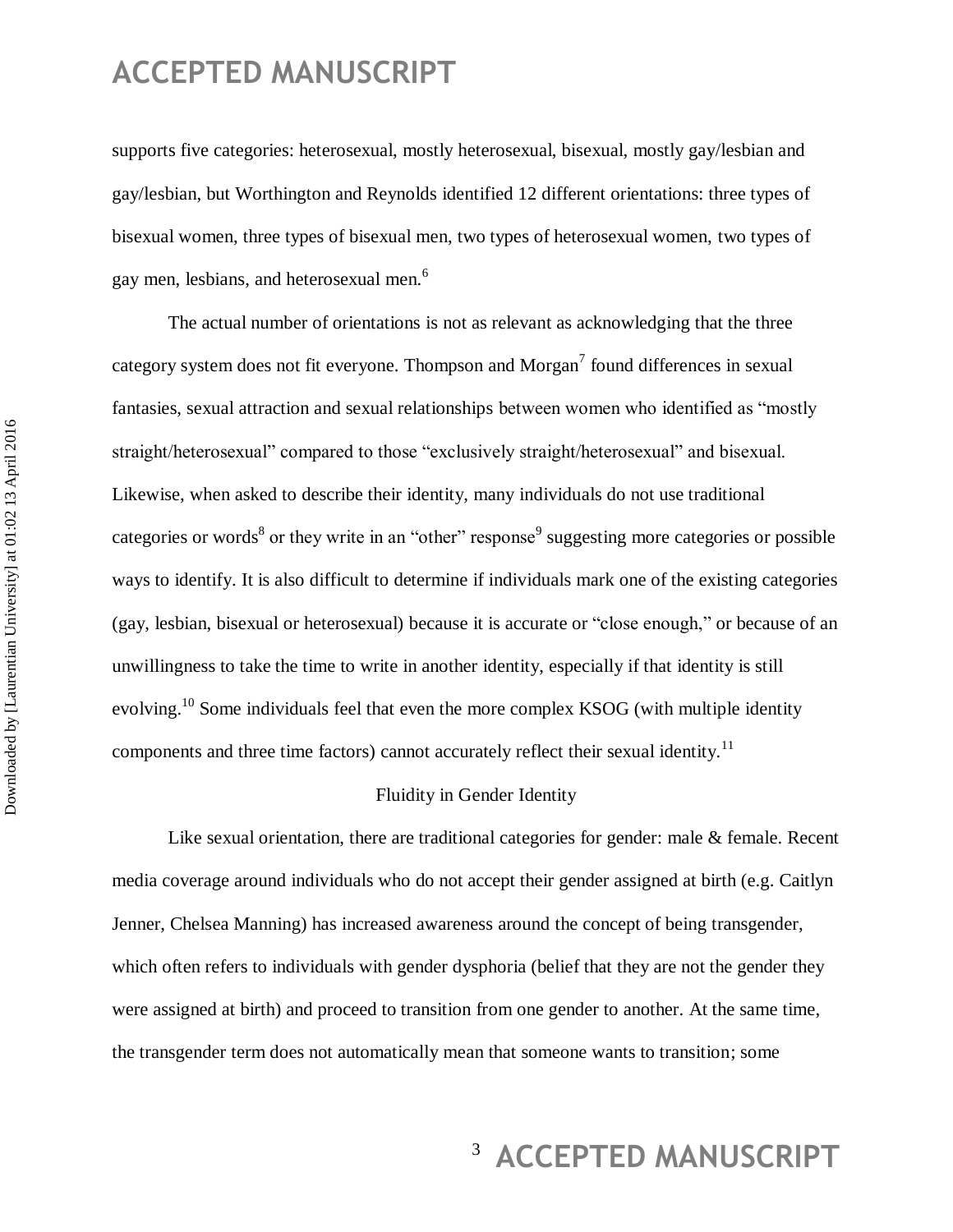individuals do not want to be either male or female, some consider themselves both, and some do not want to be confined to a binary system that includes the male-female continuum.<sup>12</sup> [The typical binary system of gender considers only the distinct categories of masculine and feminine.] Beemyn and Rankin's interviews include examples of such identities - "one-third male, one-third female, and one-third transgender" and "I am me." Likewise, even for those who transition from one gender to another, some are reluctant to reject their past history and experience and may continue to use trans-related terms<sup>13</sup> (such as transwoman).

#### Fluidity of Sexuality

Some research indicates that labels are more strongly related to one's sexual identity at the ends of the sexual spectrum and for those in the middle, the terminology becomes less rigid.<sup>14</sup> Others argue that although these newer labels help distinguish gradations of the sexual minority experience, they still reinforce sexual orientation on a continuum of gay to straight.<sup>15</sup> Vrangalova and Savin-Williams's research<sup>5</sup> supports the idea of a sexual orientation consisting of two, rather than one, distinct dimensions (same- versus other-sex attraction) and that having more same-sex sexuality does not necessarily imply having less other-sex sexuality, and vice versa. Similar ideas have been expressed about gender and how the gender binary (from male to female) is exclusive of individuals who may identify with both genders or as neither gender. In fact in one study of transgender individuals, almost one-quarter identified as genderqueer, indicating that they did not consider themselves as male or female but may identify as a combination of both or neither. 16

Other researchers stress how sexuality intersects with other identities (e.g., ethnicity, social class gender, approach to relationships) and the need for ideas that allow individuals to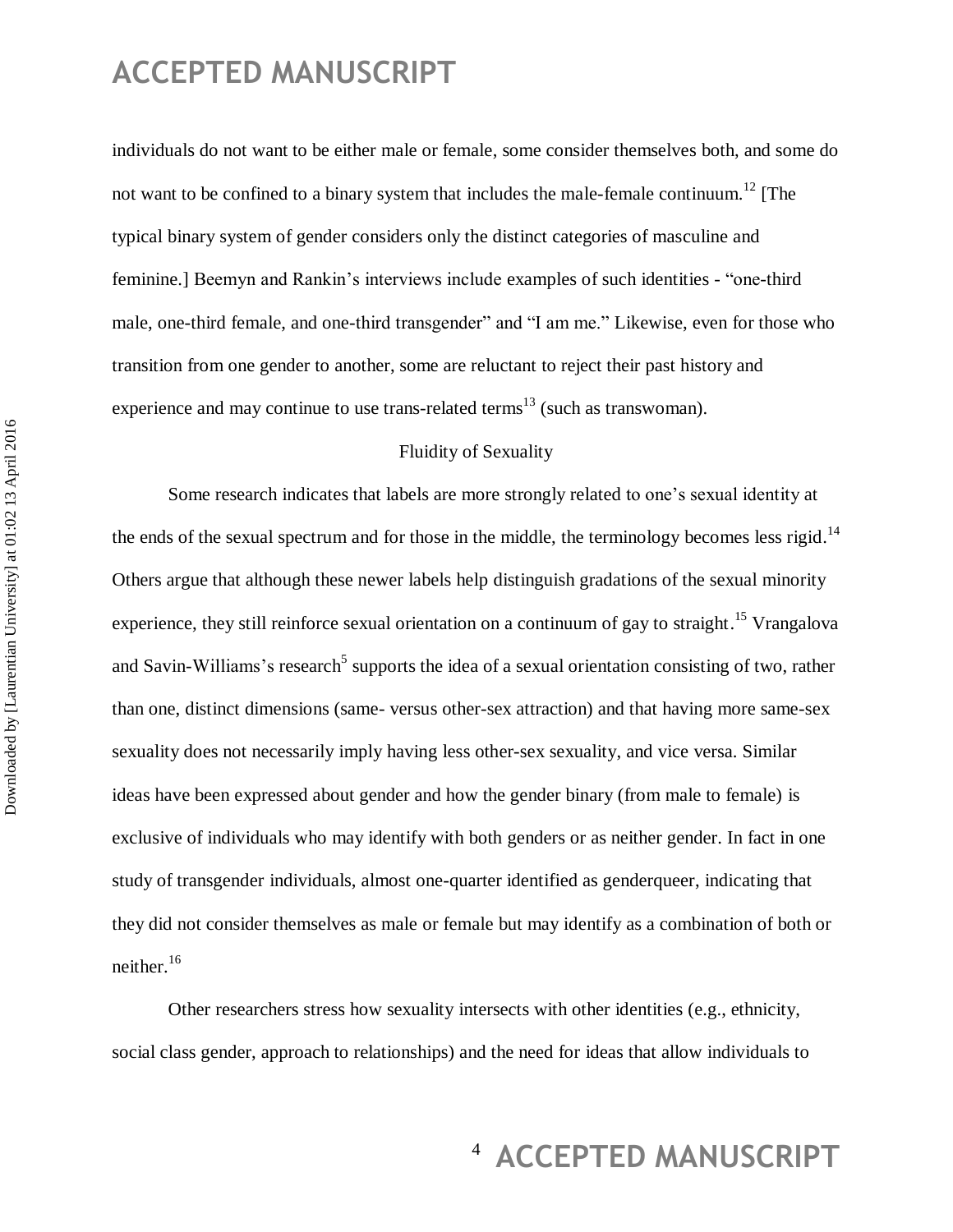respond to their unique identity. While beyond the scope of this commentary, individuals can learn more about concepts of intersectionality related to sexual identity by reviewing the Model of Multiple Dimensions of Identity<sup>17</sup> and Sexual Configuration Theory.<sup>18</sup>

#### Language and Terminology

As the research shows there are far more categories of sexual identity than the traditional three and it would follow that people are using many different words to describe their own experiences and identity. This continues a historical trend; several decades ago, homosexual and heterosexual were common terms but as culture shifted, the terms lesbian, gay, bisexual, and straight became preferred,<sup>19</sup> and in the last ten years, other terms such as queer and pansexual have become more common. As people experience their own sexuality in the context of our current culture, additional labels have been introduced. Some are small tweaks to existing labels; however, others are entirely new identifiers that individuals claim more closely represent their feelings and experience.

Some of the newer labels evolved because of the increasing understanding and acceptance of gender fluidity and gender expansive people. These labels remove the gender identifiers of the people using the label (e.g., androphilic - a person who is attracted to men or masculinity, which may be used instead of gay, a man who is attracted to other men) or encompass attraction to people who identify outside of a traditional man or woman gender (e.g., polysexual - a person who is attracted to people of many genders). Similarly, labels can also refer to gender identity beyond transgender (someone who transitions from their gender assigned at birth to something else) and cisgender (someone whose gender assigned at birth aligns with their gender identity). Identity labels with a fluid gender identity can also include people who identify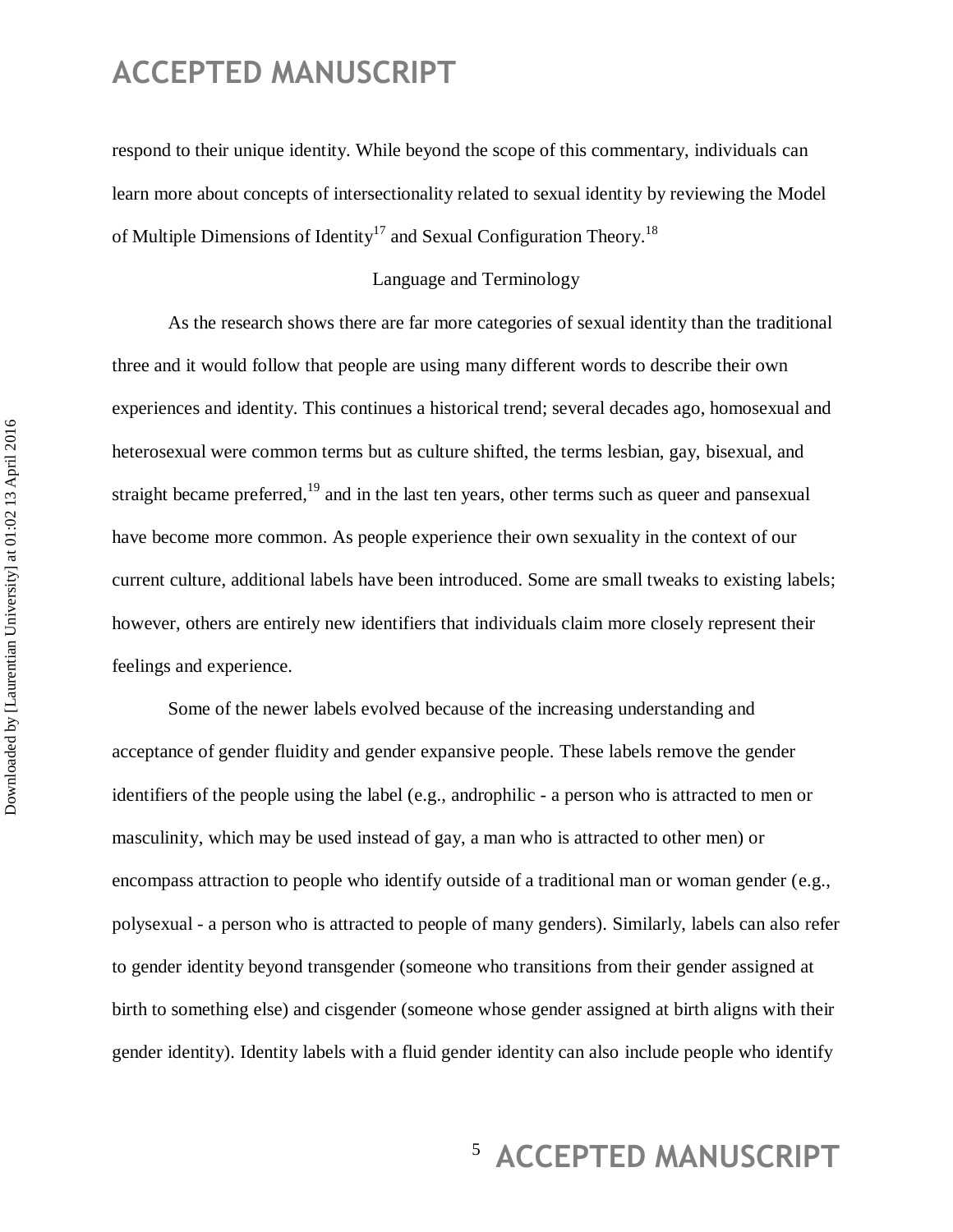as neither male nor female and people who identify with both male and female.<sup>12</sup> Table 1 lists common and emerging identities and definitions.

#### Sexual Fluidity and College Health

In general, healthcare providers and staff are becoming more aware and accepting of the specific needs and concerns of LGBTQ communities<sup>20</sup> but they may not be as familiar or comfortable with ideas of being "in between" or the fluid nature of an individual's sexual orientation and/or gender identity in that it changes over time. Some research indicates that not identifying as heterosexual or gay/lesbian is more common among those under 30 years of age (29% compared to 24% for those 30-44 years old and 8% for those 45-60 years old).<sup>21</sup> It is welldocumented that non-heterosexuals have higher risk behaviors and less protective behaviors than heterosexual students <sup>e.g.22</sup> and some research further identifies bisexual individuals as demonstrating higher risk behaviors than other sexual minorities for some health issues (e.g. sexual health,<sup>23,24</sup> mental health,<sup>24,25</sup> body image<sup>24</sup>). In fact, Klein and colleagues<sup>26</sup> found that bisexual individuals are more likely to report health having a more negative impact on their academics compared to any other sexual orientation; however, these findings are based on selfidentified bisexuals. Little is known about those "in between" or whose identity changes over time and no research has examined health risks for this group. Given the increased risk for selfreported bisexual individuals and their experience of dual marginalization (experiencing discrimination from both the heterosexual and gay/lesbian communities)<sup>27,28</sup>, it is possible that those with fluid sexual identities would also experience more discrimination and potential health risks. For individuals who do not specifically identify as male or female or identify as gender non-conforming or genderqueer, they often experience more challenges including feeling less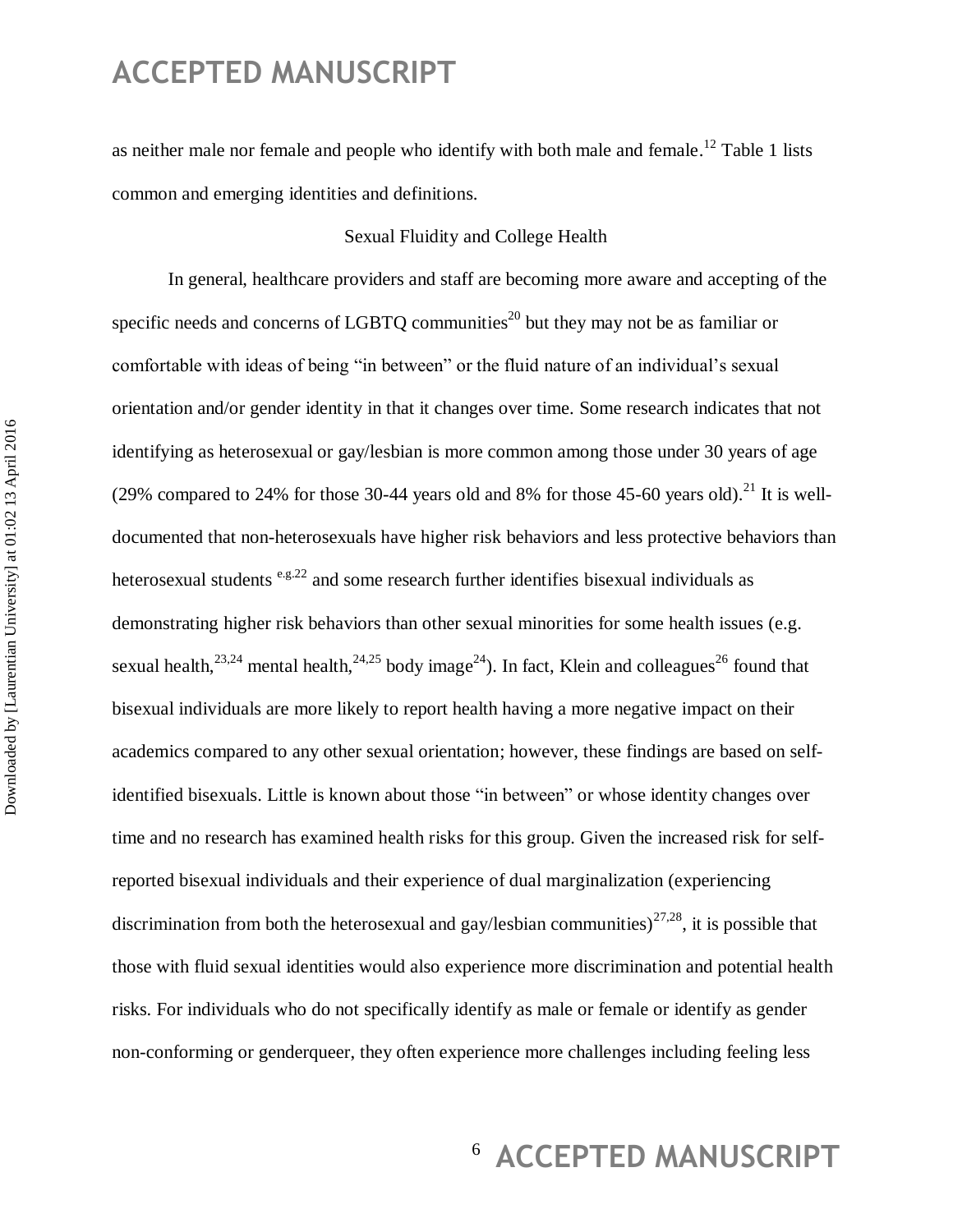connected to and less supported by both the trans & LGBQ communities. Additionally they often report feeling isolated and struggling to determine how they fit into settings that reinforce the gender binary (such as college with residence halls, sports teams, locker rooms, fraternities/sororities, etc.).<sup>12</sup>

Although more research is needed to better understand the specific health needs of sexually fluid individuals, college health practitioners can initiate practices to ensure competent health care for these individuals. The follow sections detail suggestions for both individuals and college health programs.

#### Suggestions for the College Health Professional

As a college health professional strives to better understand others' sexual identity, selfreflection on one's own identity can help with the process. There are many aspects of one's sexual identity: gender identity (person's internal sense of man-ness or woman-ness), gender expression (way one presents their gender to the world), biological sex (physical sex characteristics one is born with), sexual attraction (people an individual is sexually attracted to), and romantic attraction (people an individual is romantically attracted to). As one better understands their own identity and the individual components that make up this identity, they are better able to understand how others' identities evolve.

Another strategy is to increase one's knowledge and awareness of newer and evolving identities. College health professionals can read journal articles, connect with organizations, or utilize other existing resources addressing sexual fluidity. They can also learn from their students simply by asking questions and actively listening; however it is important to be mindful that the students' role is not to be educating those who should be serving and educating them.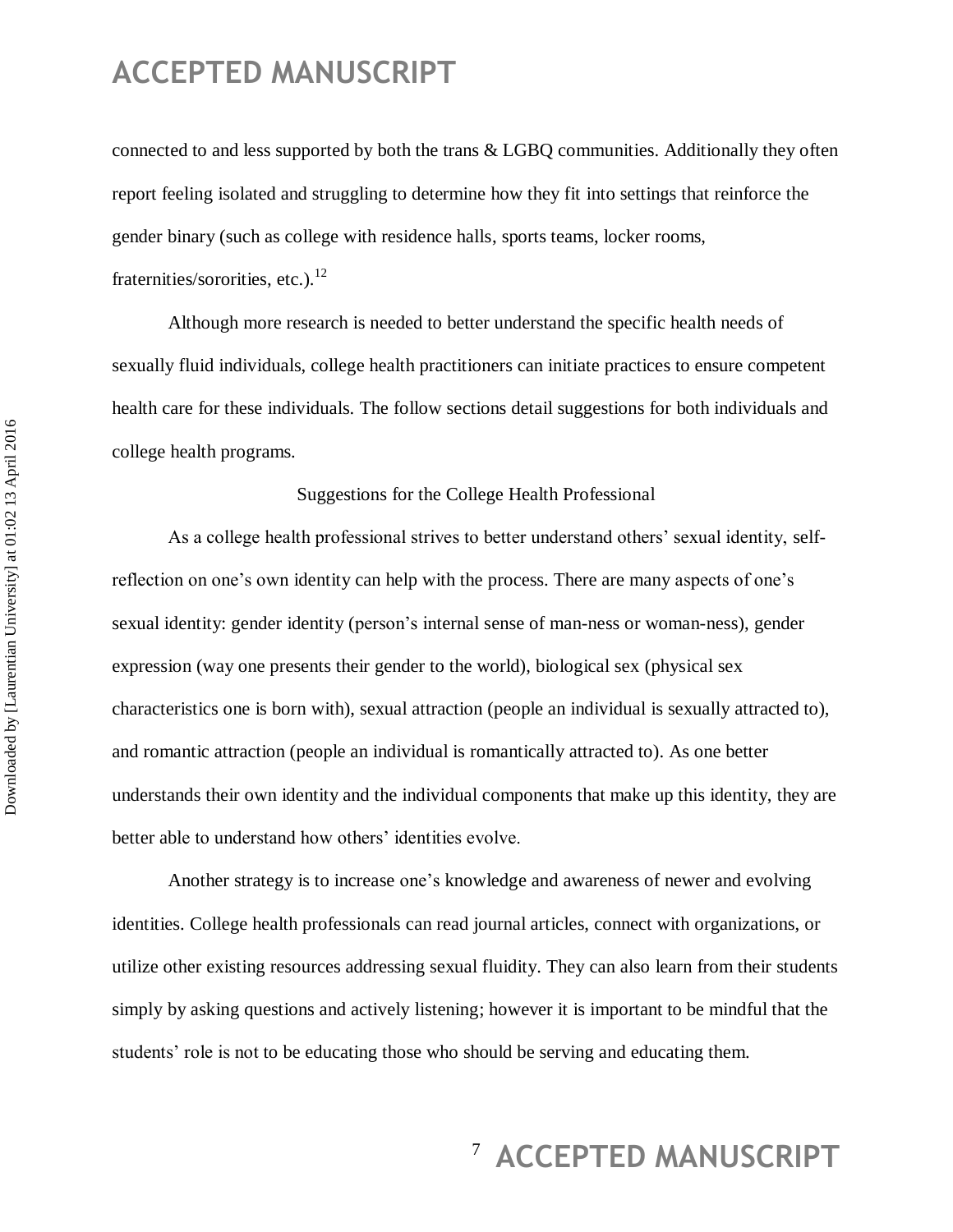Additionally college health professionals need to be mindful that historically, health promotion for non-heterosexual people has primarily focused on preventing HIV/AIDS, sexually transmitted infections, and hepatitis.<sup>20</sup> However, the immediate need of the student may be unrelated to their identity and the purpose of the visit, perhaps cold/flu related symptoms or tobacco cessation, should not be derailed by a focus on sexual or gender identity.

College health professionals also need to be aware of the self-identified label of a student. Definitions of a particular identity may differ between individual users of a chosen identity, and it is important that the provider not label the student based on information as the student may not accept that label.<sup>29</sup> For example, a person who has engaged in sexual behavior with males and females may not identify as bisexual, pansexual or omnisexual – they may choose another label entirely. Providers also need to realize that based on where an individual is in the process of exploring their own identity, they may not even have a set term or label, possibly only a description of what their identity and orientation means to them. In addition to knowing one's chosen identity, understanding chosen pronouns is also important; resist imposing labels or pronouns based on assumptions<sup>27</sup> and allow the individual to label herself, himself, themself, or hirself. The most direct strategy is to ask students "What name would you like me to call you?" and "What pronoun do you use?" Some college health professionals may be hesitant in such a direct approach, though it can alleviate much confusion and discomfort. Alternatively, using gender neutral pronouns, such as "they", "their" or "ze," or simply the student's preferred name is an option until the student's chosen pronouns are known. Even after a student has been explicit in their pronoun usage, some providers struggle with pronoun use, especially using a plural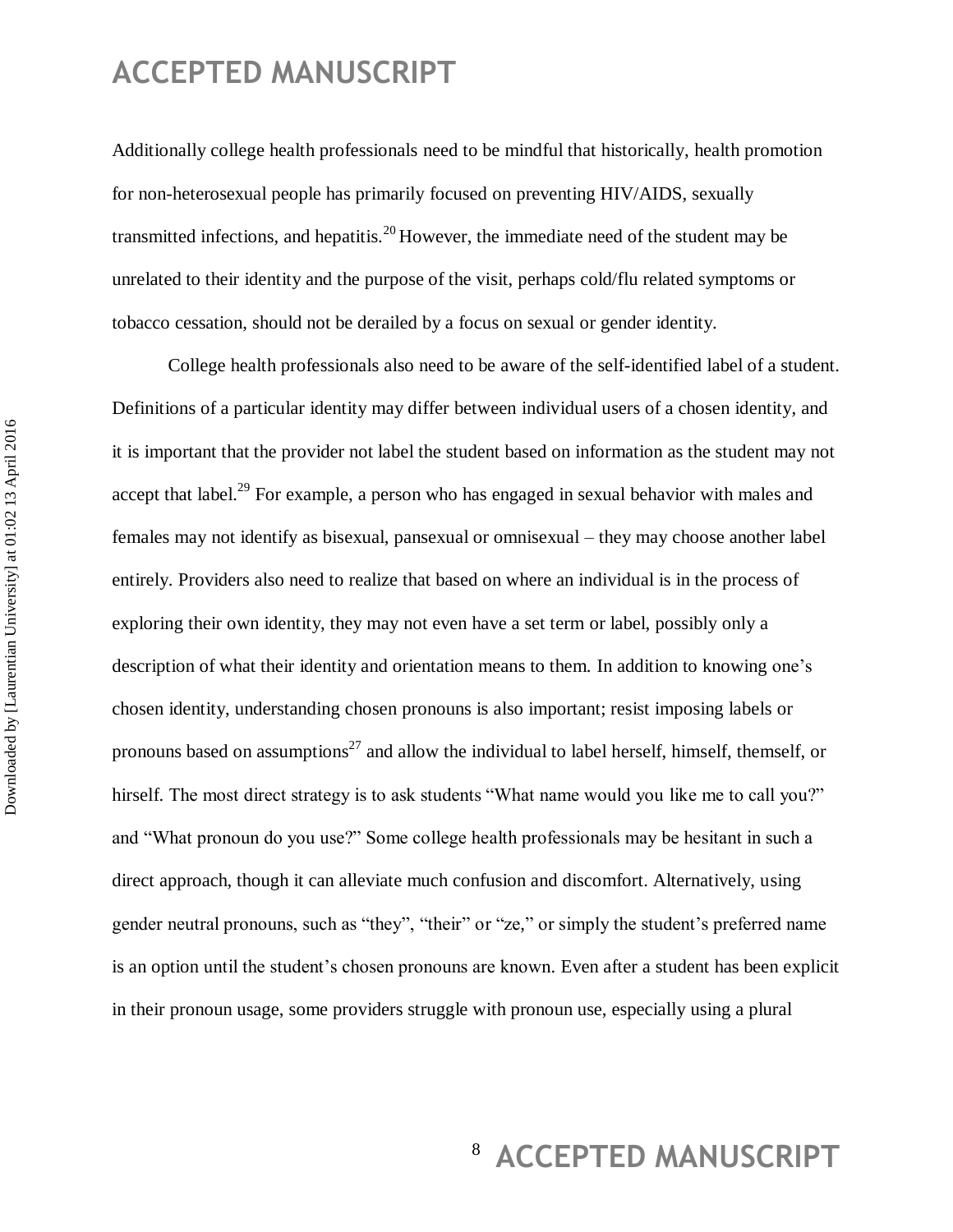pronoun (e.g. they) for an individual. However, overcoming this uneasiness is important in order to best affirm the student in their identity.

In health promotion efforts, it can be difficult to include all possible pronoun usages and identity labels, but written communication (e.g. social media, websites, media campaigns) needs to be reviewed for exclusionary examples or terminology. Gender neutral names and use of "they" as a pronoun may be an option in some instances. For oral communication it can be cumbersome to include all possible options related to fluidity. For general programmatic efforts, disclaimers (both verbal and written) about the pronoun and example that will be used can acknowledge sexually fluid individuals. For programmatic efforts specific to LGBTQ populations, inclusionary language and examples should be incorporated to include those who identify as fluid or have experienced sexual fluidity in their identity. This can include specific identity labels or scenarios which incorporate sexual fluidity.

College health providers need to remember that self-identification and behaviors do not always align and to avoid assumptions based on behaviors.<sup>30</sup> Unfortunately, there are many health assumptions associated with sexual orientation and gender identity (e.g. all gay men are at higher risk of HIV infection) that do not account for the unique circumstances of each individual. Additionally, sexual behaviors should be discussed separate from identity as they may not be related. Likewise, individuals may have a different identity, identity description, and/or pronoun from the previous interaction. In fact, one study of transgender individuals found that they had an average of 2.5 current gender identities, 1.4 past gender identities and two past sexual orientation identities.<sup>31</sup> Ultimately, not pressuring an individual to share, but rather respecting the individual for where they are in the process and for their need to feel safe, $^{29}$  is key. As college health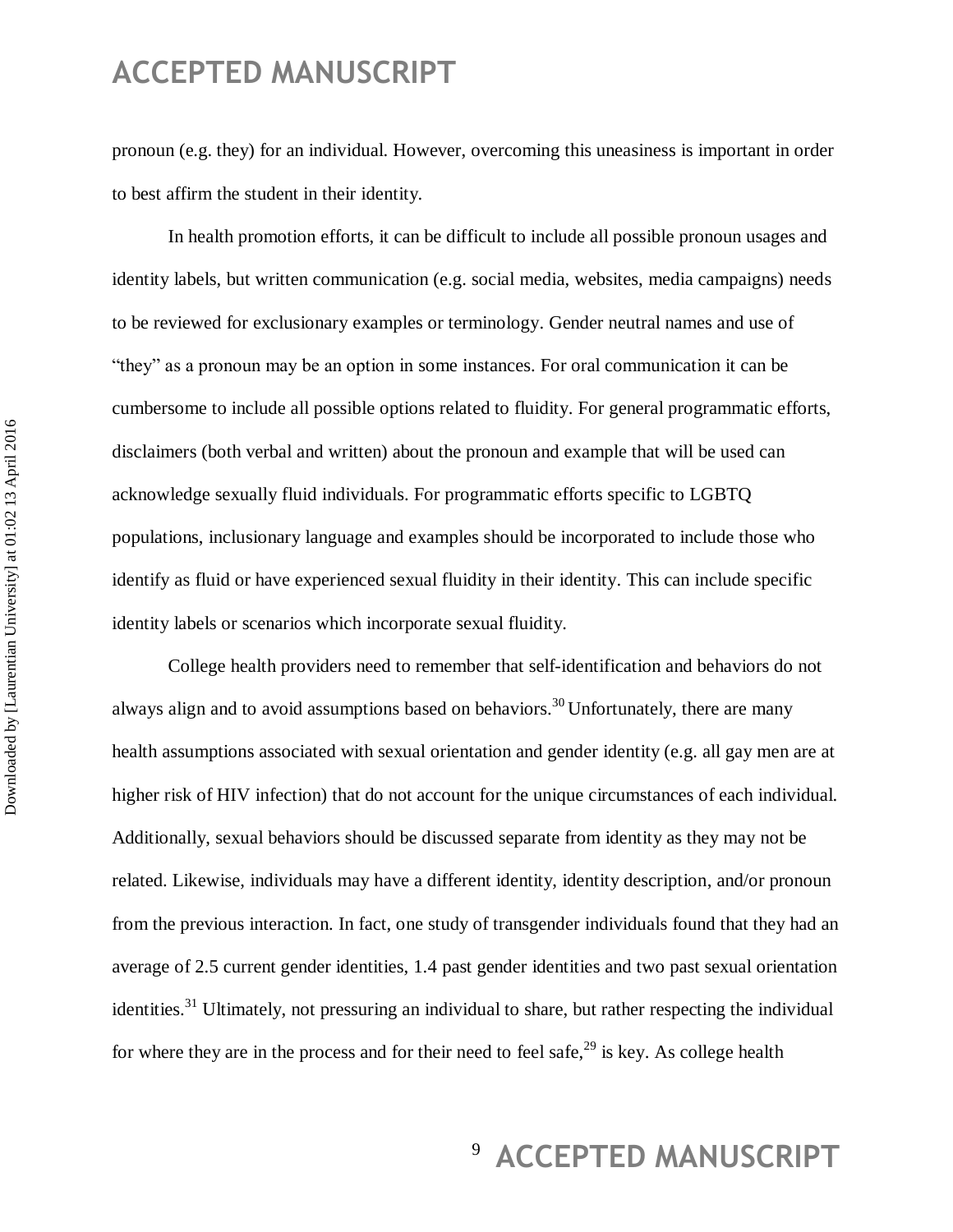providers, acknowledging and accepting a student's identity improves the patient experience, but in clinical settings, the focus should be on the health issue. For mental health settings, more discussion and exploration around identity issues may be appropriate, and mental health providers may need a different level of knowledge and comfort about issues of sexual fluidity.

#### Suggestions for College Health Programs

College health center staff often serve as advocates for LGBTQ individuals on their campuses (i.e., release of American College Health Association Guidelines for Trans-Inclusive College Health Programs in October 2015).<sup>32</sup> There are several strategies to consider on a larger scale when increasing awareness and addressing issues related to those with sexually fluid identities.

Research has found that family acceptance of LGBTQ adolescents is associated with positive young adult mental and physical health. Specifically it predicts greater self-esteem, social support, and general health status, as well as protects against depression, substance abuse, and suicidal ideation and behaviors.<sup>33</sup> Although no research has examined the role of family and friends related to sexually fluid identities, understanding the potential impact of their acceptance of a fluid identity and its connection to the student's health is key in creating interventions for and providing support in reducing a variety of health disparities. Also understanding the campus climate for sexual fluidity may provide a barometer for students' experiences on campus. Recommendations for creating a welcoming environment also include regularly reviewing intake forms, surveys and other "boxes" to consider how a gender or sexually fluid individual may respond. Taking into consideration how inclusive the response options are and revising forms to contain inclusive, gender-neutral language that allow for self-identification<sup>29</sup> is important. In some instances, an open-ended response option may be best so students do not repeatedly have to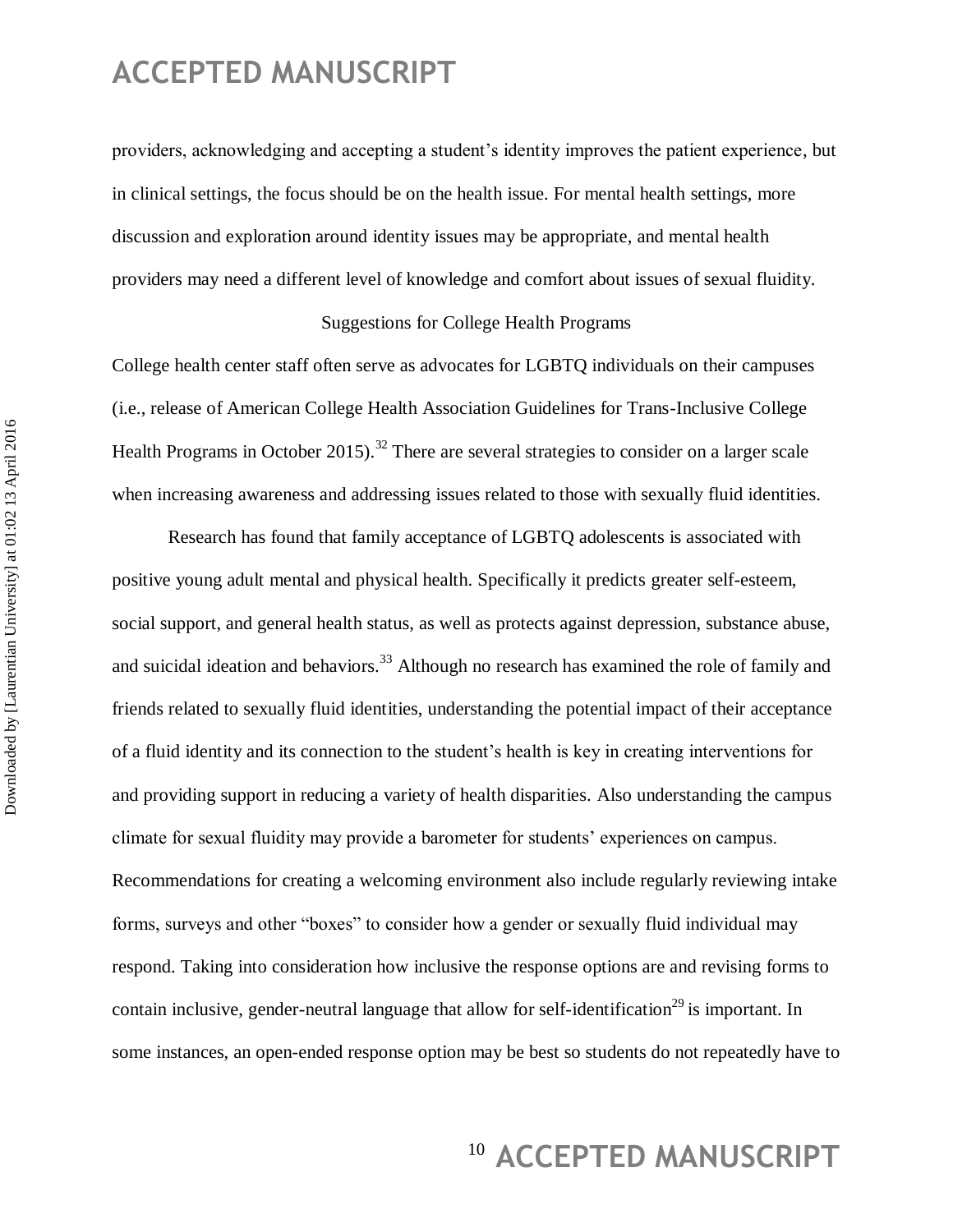check the "other" box as this can lead to feeling disenfranchised. A college health provider should also think about the value in addressing sexual orientation and/or gender identity at each visit or interaction – is it appropriate? how does it fit within the context of the visit? With all of these considerations, one should ensure that disclosure is voluntary and that privacy protections are in place.<sup>30</sup> Environmental considerations include creating waiting rooms and office spaces, as well as unisex or single-stall restrooms, that signal acceptance for those who don't identify as a specific LGBTQ identity.

Others on your campus or in the community may be willing to partner in efforts to provide more inclusive health care for sexually fluid individuals. After exploring campus and local resources, consider creating trainings to help campus staff understand the concept of fluidity. Depending on the scope of your office, facilitating discussion or support groups for those who have fluid identities may also be an option. If there is a lack of knowledge about sexual fluidity on campus, consider conducting focus groups or interviews (possibly partnering with interested faculty or graduate students) to better understand your campus setting. A research presentation or report on sexual fluidity based on the findings from your campus could assist interested staff, faculty and administration in their efforts to support students.

The above ideas are provided to help college health practitioners learn about sexual and gender fluidity; however, it is important to remember that adjusting to new cultural ideas takes time and -- like all learning -- doesn't come without mistakes and failure. At the same time, college health professionals can start by taking the first step in acknowledging these new ideas and actively listening to students in order to provide the best care possible to sexually fluid students on college campuses.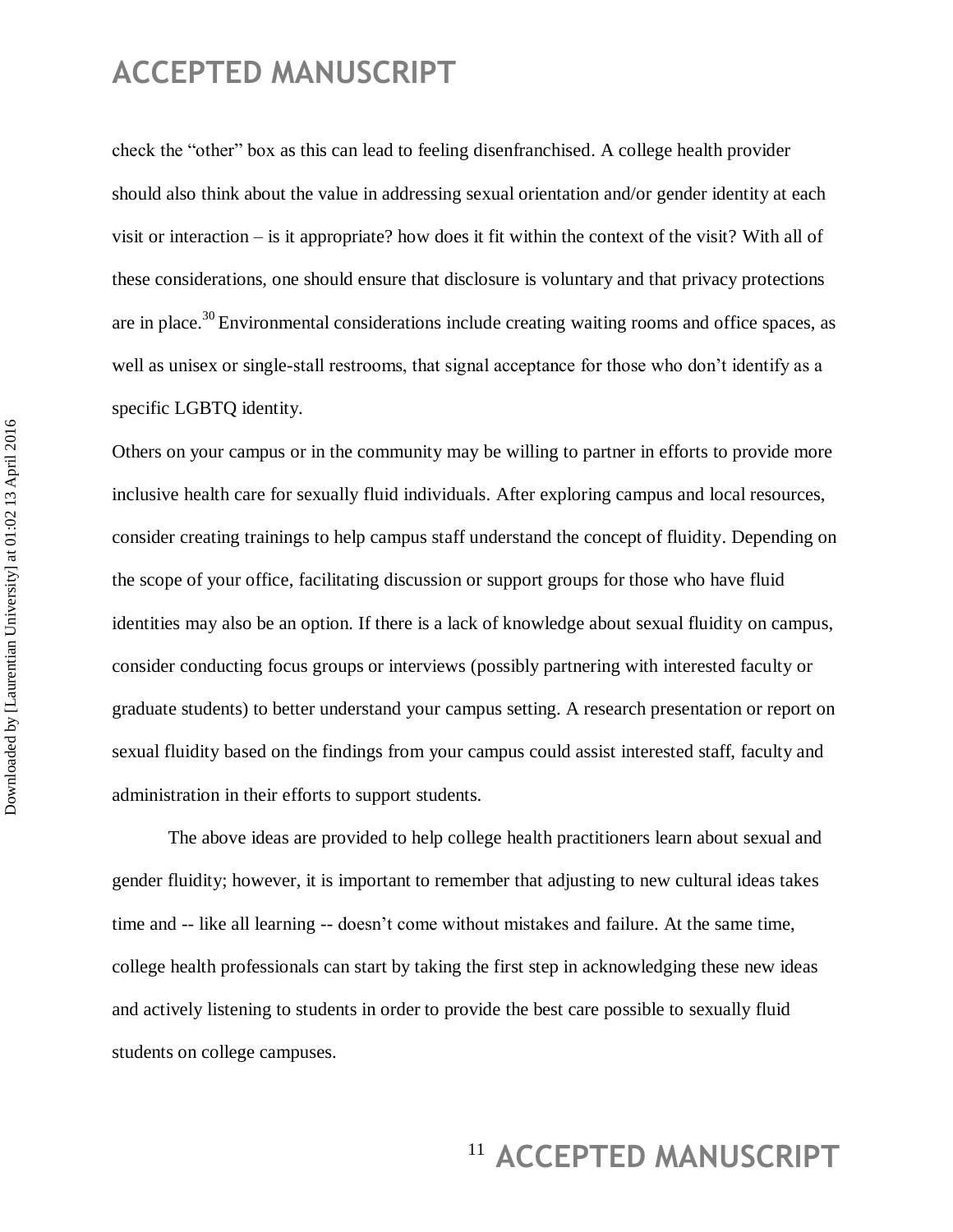#### References

1. Pew Research Center. A Survey of LGBT American: Attitudes, experiences and values in changing times. Available at: http://www.pewsocialtrends.org/files/2013/06/SDT\_LGBT-Americans\_06-2013.pdf. Accessed September 2, 2015.

2. Kinsey AC, Pomeroy WB, Martin, CE. *Sexual Behavior in the Human Male*. Philadelphia: W. B. Saunders Company; 1948.

3. Klein F, Sepekoff B, Wolf TJ. Sexual orientation: A multi-variable dynamic process. *J Homosexual.* 1985; 11(1-2): 35-49.

4. Weinrich JD, Klein F. Bi-gay, bi-straight, and the bi-bi: Three bisexual subgroups identified using cluster analysis of the Klein Sexual Orientation Grid. *J Bisexuality*. 2002; 2:111- 139.

5. Vrangalova Z, Savin-Williams RC. Mostly heterosexual and mostly gay/lesbian: evidence for new sexual orientation identities. *Arch Sex Behav*. 2012; 41:85–101.doi: 10.1007/s10508-012-9921-y

6. Worthington RL, Reynolds AL. Within-group differences in sexual orientation and identity. *Journal of Counseling Psychology*. 2009; 56:44-55. doi: 10.1037/a0013498

7. Thompson E, Morgan EM. "Mostly straight" young women: Variations in sexual behavior and identity development. *Dev Psychol*. 2008; 44:15-21. doi: 10.1037/0012- 1649.44.1.15

8. Glover JA, Galliher RV, Lamere TG. Identity development and exploration among sexual minority adolescents: Examination of a multidimensional model. *J Homosexual.* 2009; 56(1):77- 101.

## <sup>12</sup> ACCEPTED MANUSCRIPT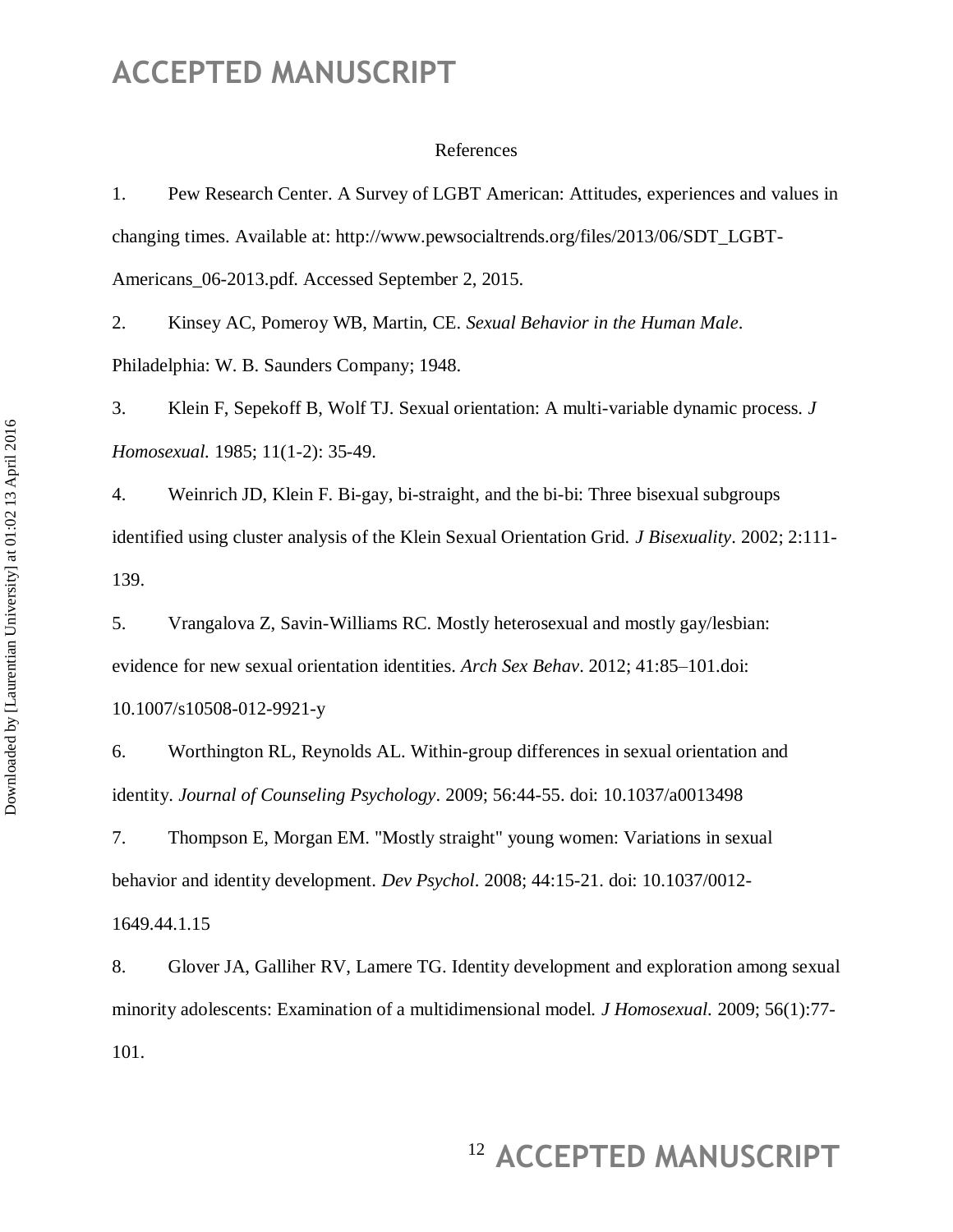9. Diamond L. *Sexuality Fluidity: Understanding Women's Love and Desire*. Cambridge, MA: Harvard University Press; 2008.

10. Morgan EM. Contemporary issues in sexual orientation and identity development in emerging adulthood. *Emerging Adulthood.* 2013; 1:52-66. doi: 10.1177/2167696812469187

11. Galupo MP, Mitchell RC, Grynkiewicz AL, Davis KS. Sexual minority reflections on the Kinsey Scale and the Klein Sexual Orientation Grid: Conceptualization and measurement. *Journal of Bisexuality.* 2014; 14:404-32. doi: 10.1080/15299716.2014.929553

12. Beemyn G, Rankin S. (2011). *The Lives of Transgender People.* Ithaca, NY: Columbia University Press; 2011.

13. Davis EC. Situating "fluidity"(trans) gender identification and the regulation of gender diversity. *GLQ-J Lesbian Gay St.* 2009; 15(1):97-130.

14. Savin-Williams RC. An exploratory study of the categorical versus spectrum nature of sexual orientation. *J Sex Res*. 2014; *51*(4):446-453.

15. Galupo MP, Davis KS, Grynkiewicz AL, Mitchell RC. Conceptualization of sexual orientation identity among sexual minorities: Patterns across sexual and gender identity. *Journal of Bisexuality.* 2014; 14(3-4):433-456.

16. Grant JM, Mottet LA, Tanis J, Harrison J, Herman JL, Keisling, M. *Injustice at every turn: A report of the national transgender discrimination survey.* Washington, DC: National Center for Transgender Equality and National Gay and Lesbian Task Force, 2011.

17. Jones SR, McEwen MK. A conceptual model of multiple dimensions of identity. *J Coll Student Dev.* 2000;41(4):405-414.

## <sup>13</sup> ACCEPTED MANUSCRIPT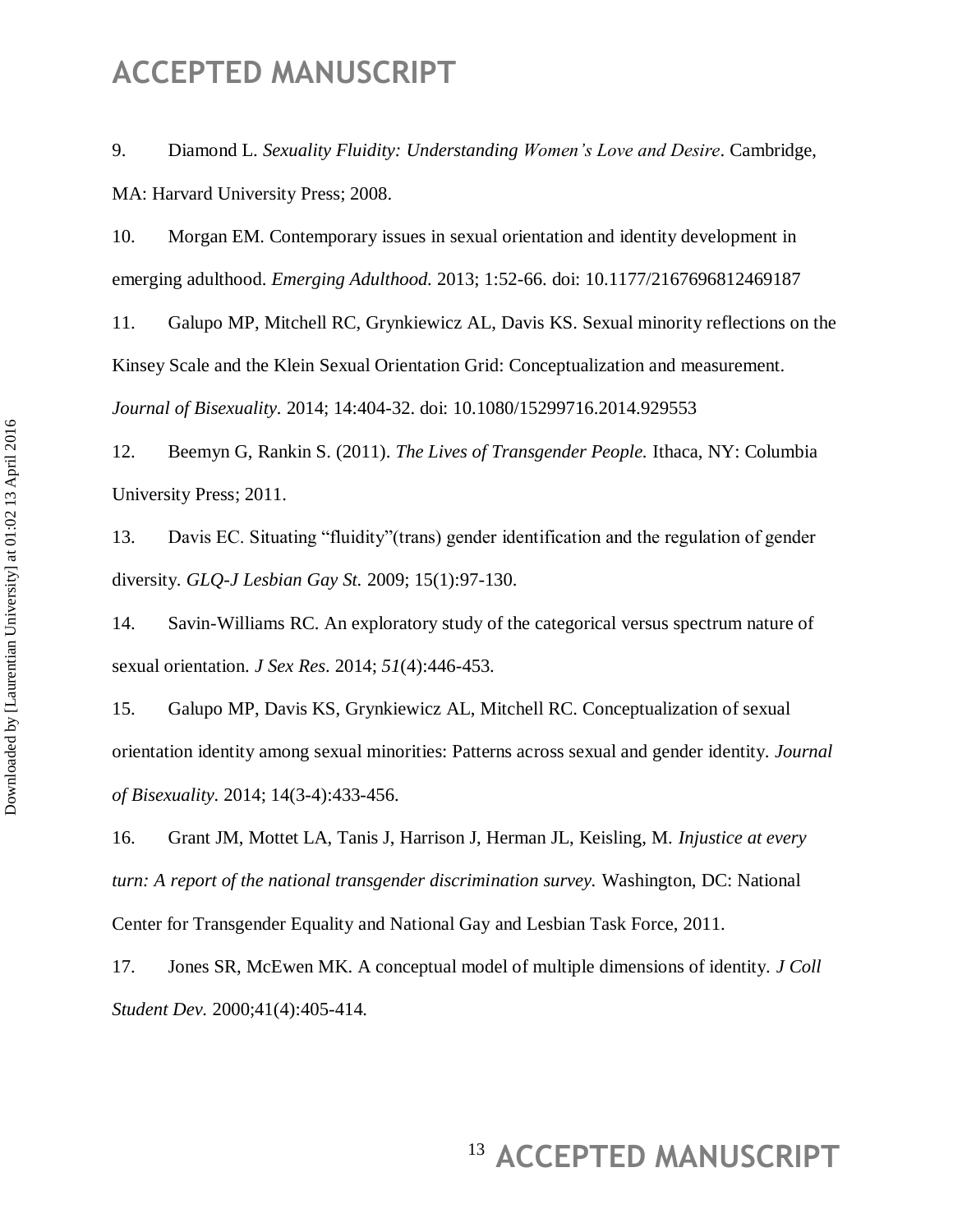18. van Anders SM. Beyond sexual orientation: Integrating gender/sex and diverse sexualities via sexual configurations theory. *Arch Sex Behav.* 2015; 44(5):1177-1213.

19. Gay & Lesbian Alliance Against Defamation, Inc. GLAAD media reference guide terms to avoid. Available at: http://www.glaad.org/reference/offensive. Accessed September 2, 2015.

20. Mayer KH, Bradford JB, Makadon HJ., et al. Sexual and gender minority health: What we know and what needs to be done. *Am J Public Health*. 2008; 98(6):989-995.

21. YouGovUS. A third of young Americans say they aren't 100% heterosexual. Available at <https://today.yougov.com/news/2015/08/20/third-young-americans-exclusively-heterosexual/> Accessed January 20, 2016.

22. Brittain DR, Dinger MK. An examination of health inequities among college students by sexual orientation identity and sex. *J Public Health Res.* 2015; 4(414):1-6.

23. Oswalt SB, Wyatt TJ. Sexual health behaviors and sexual orientation in a U.S. national sample of college students. *Arch Sex Behav.* 2013; 42(8),1561-1572 doi*:* 10.1007/s10508-012- 0066-9

24. Winn RJ. Ten things bisexuals should discuss with their healthcare provider. Available at: [http://www.glma.org/\\_data/n\\_0001/resources/live/top%2010%20forbisexuals.pdf.](http://www.glma.org/_data/n_0001/resources/live/top%2010%20forbisexuals.pdf) Accessed September 17, 2015.

25. Oswalt SB, Wyatt TJ. Sexual orientation and differences in mental health, stress, and academic performance in a national sample of U.S. college students*. J Homosexual.* 2011; 58, 1255–1280. doi:10.1080/00918369.2011.605738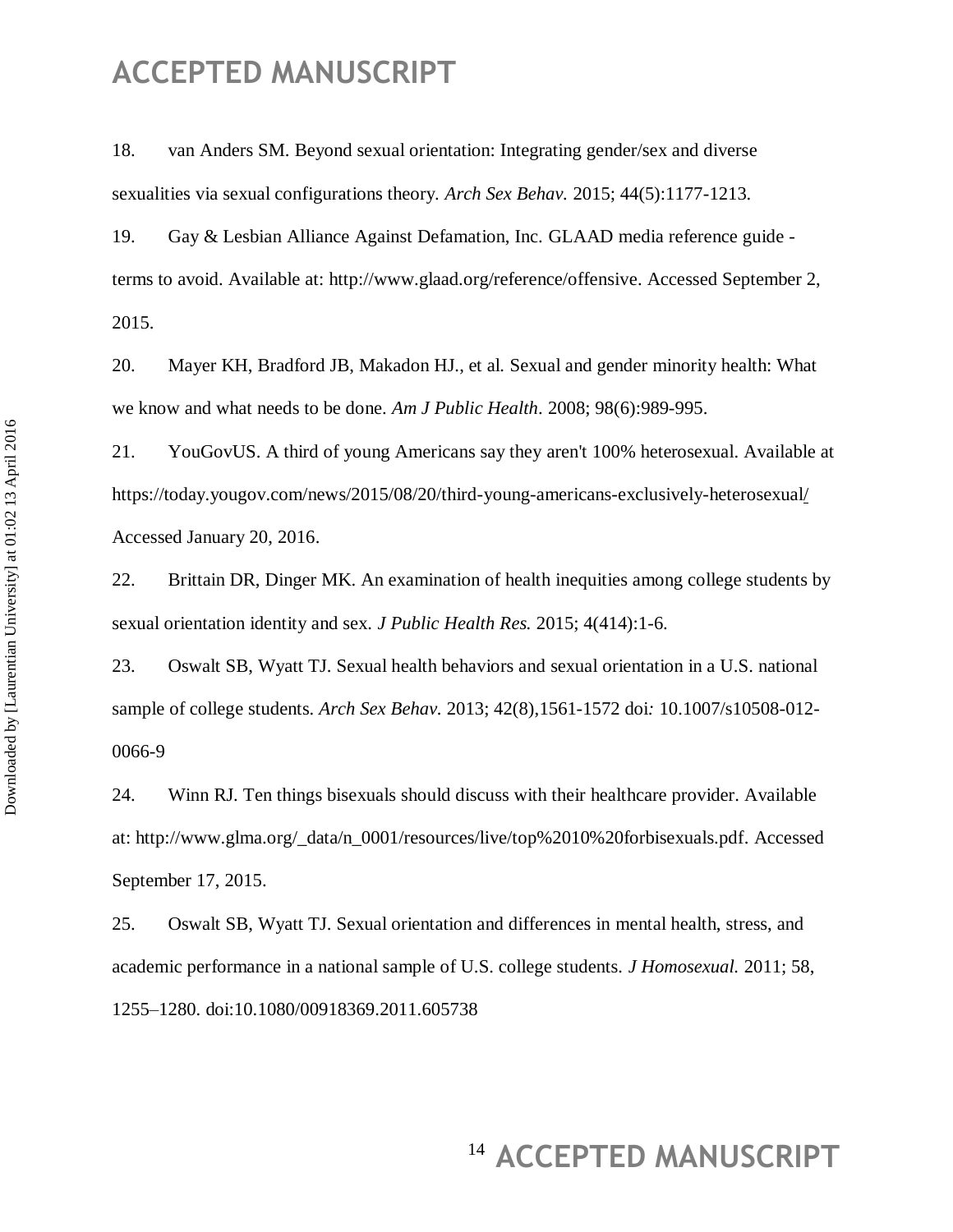26. Klein NA, Dudley MG. Impediments to academic performance of bisexual college students. *J Am Coll Health.* 2014; 62(6): 399-406.

27. Ochs R. Biphobia: It goes more than two ways. In B. A. Firestein (Ed.), *Bisexuality: The psychology and politics of an invisible minority (pp. 217-239).* Thousand Oaks, CA: Sage; 1996.

28. Roberts TS, Horne SG, Hoyt WT. Between a gay and a straight place: Bisexual individuals' experiences with monosexism. *Journal of Bisexuality*. 2015; 15(4), 554-569.

29. Substance Abuse and Mental Health Services. A Provider's introduction to substance abuse treatment for lesbian, gay, bisexual, and transgender individuals. Available at: [http://store.samhsa.gov/shin/content//SMA12-4104/SMA12-4104.pdf.](http://store.samhsa.gov/shin/content/SMA12-4104/SMA12-4104.pdf) Accessed September 2, 2015.

30. The Joint Commission. Advancing effective communication, cultural competence, and patient- and family-centered care for the lesbian, gay, bisexual, and transgender (LGBT) community: A field guide. Available at

[http://www.jointcommission.org/assets/1/18/LGBTFieldGuide.pdf.](http://www.jointcommission.org/assets/1/18/LGBTFieldGuide.pdf) Accessed September 2, 2015.

31. Kuper LE, Nussbaum R, Mustanski, B. Exploring the diversity of gender and sexual orientation identities in an online sample of transgender individuals. *J Sex Res.* 2012; 49:244- 254.

32. American College Health Association. Guidelines for trans-inclusive college health programs. Available at [http://www.acha.org/documents/Resources/Guidelines/Trans-](http://www.acha.org/documents/Resources/Guidelines/Trans-Inclusive_College_Health_Programs.pdf)[Inclusive\\_College\\_Health\\_Programs.pdf.](http://www.acha.org/documents/Resources/Guidelines/Trans-Inclusive_College_Health_Programs.pdf) Accessed January 20, 2016.

## <sup>15</sup> ACCEPTED MANUSCRIPT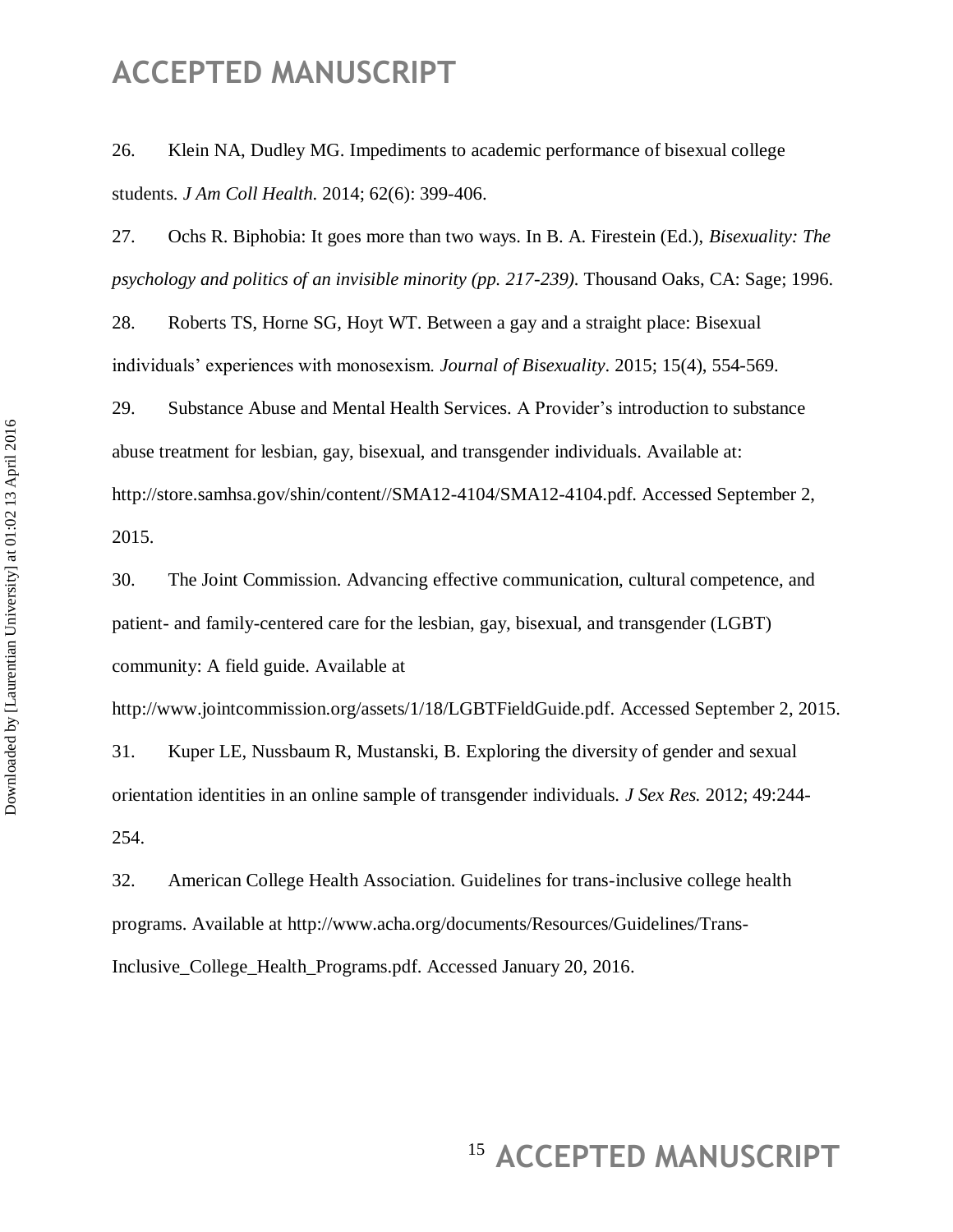33. Ryan C, Russell ST, Huebner D, Diaz R, Sanchez J. family acceptance in adolescence and the health of LGBT young adults. *Journal of Child and Adolescent Psychiatric Nursing*, 2010; 23(4):205-213.

# <sup>16</sup> ACCEPTED MANUSCRIPT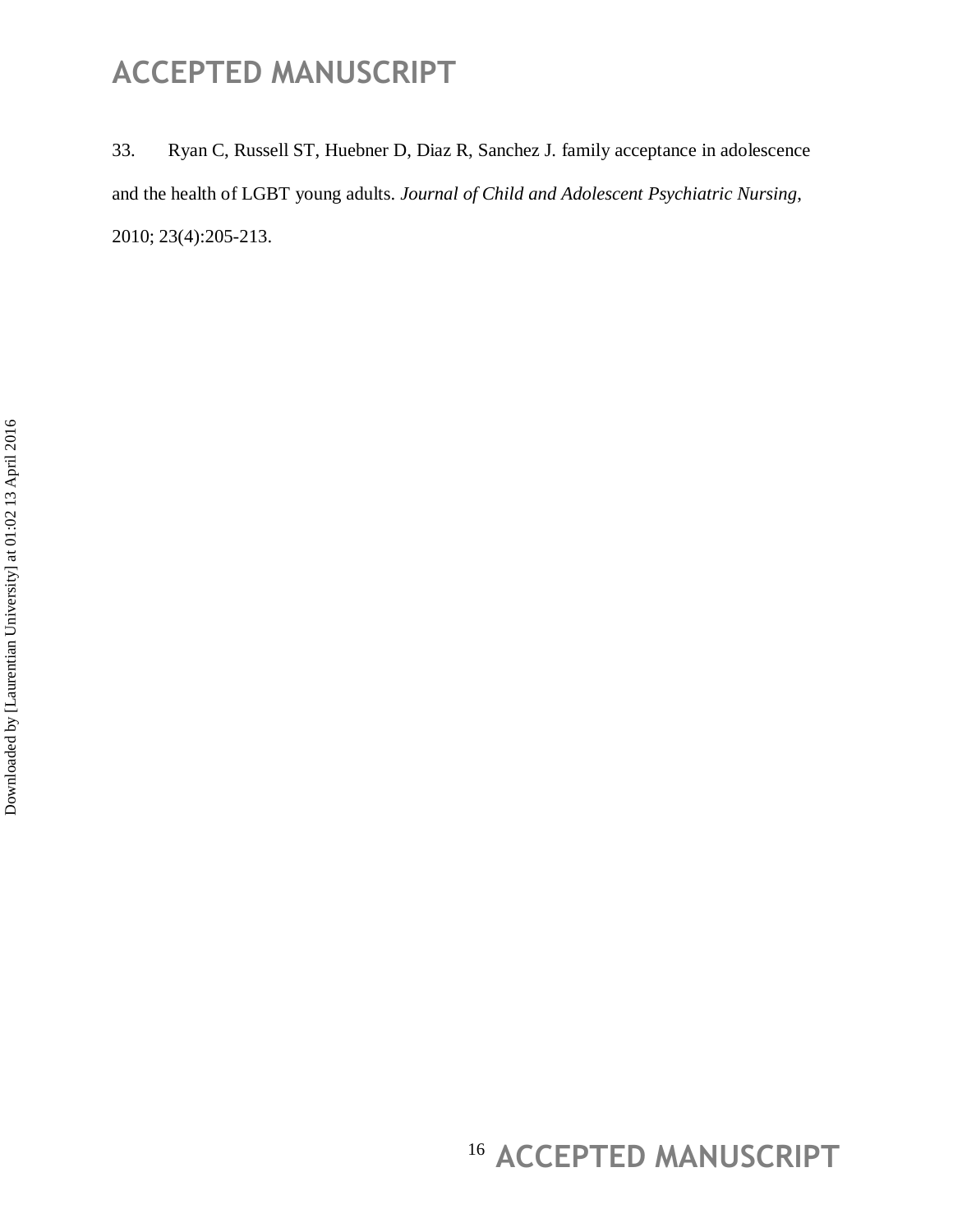Table 1. Sexual Identity Labels and Definitions\*

| <b>Term</b>               | <b>Definition</b>                                                                                                                                                                    |
|---------------------------|--------------------------------------------------------------------------------------------------------------------------------------------------------------------------------------|
| Agender                   | A person who does not feel they align with any gender, or feels a lack of gender.                                                                                                    |
| Agnosexual                | A person with an undecided sexual orientation.                                                                                                                                       |
| Ambisexual                | A person with an ambiguous sexual orientation; a person who is attracted to men, women<br>genderqueer people.                                                                        |
| Androphilic               | A person who is attracted to men or masculinity.                                                                                                                                     |
| Aromantic                 | A person who does not experience romantic attraction                                                                                                                                 |
| Asexual                   | A person who does not experience sexual attraction.                                                                                                                                  |
| Bigender                  | A person who identifies as two genders.                                                                                                                                              |
| <b>Bisexual</b>           | A person who is attracted to some male- and some female-identified people.                                                                                                           |
| Cisgender                 | A person whose gender assigned at birth aligns with their gender identity.                                                                                                           |
| Demiromantic              | A person who only experiences romantic attraction after developing an emotional connect                                                                                              |
| Fluid                     | A person who fits and/or uses many labels for their sexual orientation or gender identity.                                                                                           |
| Gay                       | Umbrella term for the larger LGBTQ+ community; A male-identified person who is attra<br>other male-identified people.                                                                |
| Gender non-<br>conforming | A person who does not adhere to society's rules about dress and activities for a person ba<br>sex.                                                                                   |
| Genderqueer               | A person who possess identities outside of the male-female gender binary, but may identi<br>combination of both or neither. May be a person who identifies as both transgender and q |
| Gynephilic                | A person who is attracted to women or femininity.                                                                                                                                    |
| Heteroflexible            | A person who is primarily attracted to people of another gender, but may have sexual exp<br>people of the same gender.                                                               |
| Homoflexible              | A person who is primarily attracted to people of the same gender, but may have sexual ex<br>with people of another gender.                                                           |
| Intersex                  | A person whose sexual anatomy or chromosomes do not fit with the "traditional markers'<br>and "male."                                                                                |
| Lesbian                   | A female-identified person who is attracted to some other female-identified people.                                                                                                  |
| Lithromatic               | A person who feels attraction toward another but does not desire reciprocation.                                                                                                      |
| Non-binary                | A person who does not identify with male or female.                                                                                                                                  |
| Non-labeling              | A person who does not describe their sexual orientation or gender identity with any partic                                                                                           |
| Omnisexual                | A person who feels attraction toward people of any gender with a focus on personality.                                                                                               |
| Pangender                 | A person who identify as all genders.                                                                                                                                                |
| Pansexual                 | A person who is attracted to people of all gender identities/expression.                                                                                                             |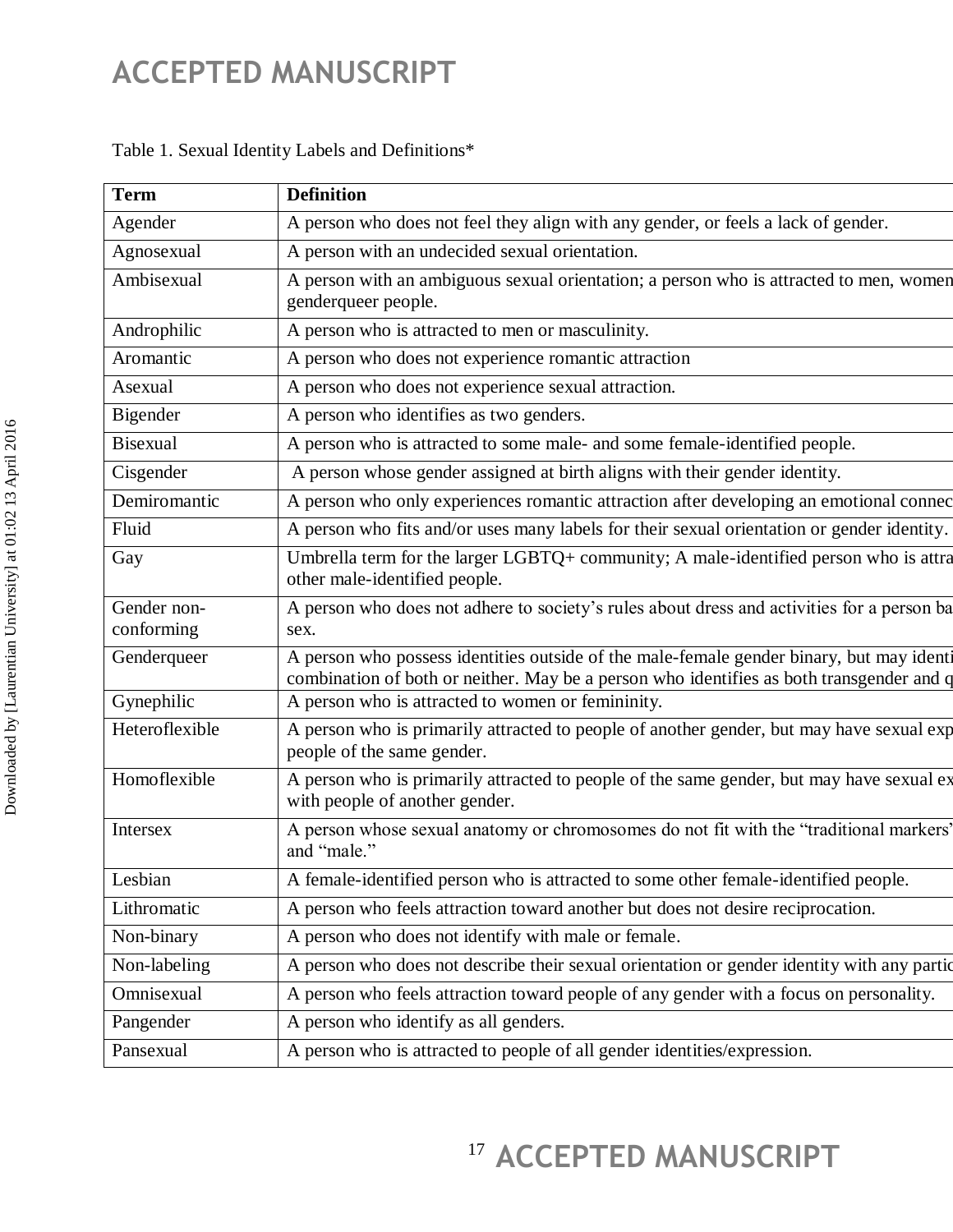| Polyamorous        | A person who believes in, practices, and/or considers part of their sexual identity the con-<br>consensual non-monogamy (multiple intimate, romantic, and/or sexual relationships with<br>and consent of all individuals). |
|--------------------|----------------------------------------------------------------------------------------------------------------------------------------------------------------------------------------------------------------------------|
| Polysexual         | A person who is attracted to people of many genders                                                                                                                                                                        |
| Queer              | Umbrella for the whole community, reclaimed by the community; any person who does r<br>straight.                                                                                                                           |
| Queerplatonic      | A person who has relationships that are more intense and intimate than is considered com<br>friendship                                                                                                                     |
| Questioning        | A person who is unsure of their current sexual orientation or gender identity.                                                                                                                                             |
| Same-gender-loving | A person with same sex attractions, most often used in communities of color.                                                                                                                                               |
| Third Gender       | A person who categorizes themself as neither man nor woman; a social category in societ<br>recognize three or more genders.                                                                                                |
| Transgender        | Umbrella term used for people whose sex assigned at birth does not align with their gend                                                                                                                                   |
| Two-spirit         | Umbrella term used by some indigenous North Americans to label "gender-variant" peop<br>communities.                                                                                                                       |
| Undecided          | A person who has not aligned their sexual orientation or gender identity with a label.                                                                                                                                     |

Note: This list is not exhaustive and these are common definitions for these terms. Students may

have their own interpretation and application of the label to themselves.